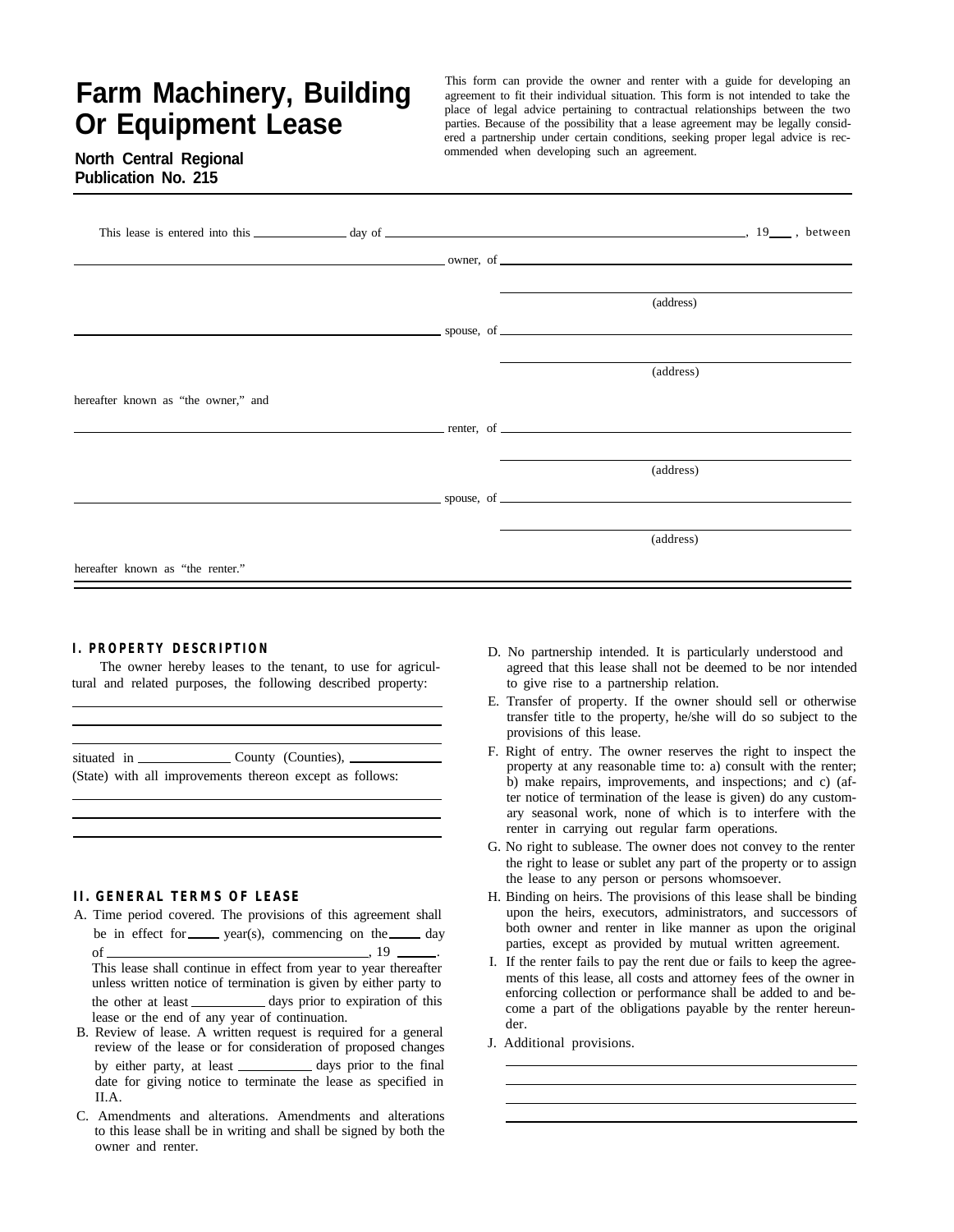#### **III. CASH RENT**

**Table l—Amount and Payment of Cash Rent**

(complete at beginning of lease)

| cash rent will be payable as follows: |                                                          | A. The renter agrees to pay a total cash rent of \$_____________ during the time period covered by this lease (see Section II.A.). The |  |
|---------------------------------------|----------------------------------------------------------|----------------------------------------------------------------------------------------------------------------------------------------|--|
|                                       |                                                          | (month)                                                                                                                                |  |
|                                       | on or before the <u>____________</u> day of ____________ | (month)                                                                                                                                |  |
|                                       | on or before the <u>same day</u> of <u>security</u>      | (month)                                                                                                                                |  |
|                                       |                                                          | (month)                                                                                                                                |  |

B. The renter agrees to pay a total cash rent of \$\_\_\_\_\_\_\_\_\_\_\_ per \_\_\_\_\_\_\_\_\_\_\_\_\_\_\_ (specify unit) during the time period covered by this lease (see Section II.A). The rent will be payable on or before

The number of units will be determined as follows:  $\equiv$ 

### **IV. OPERATION AND MAINTENANCE OF PROPERTY**

- A. The renter agrees:
	- 1. **General maintenance.** To provide the unskilled labor necessary to maintain the property during the lease period in as good condition as it was at the beginning. Normal wear and depreciation and damage from causes beyond the renter's control are excepted.
	- 2. **Insurance.** Not to violate restrictions in the owner's insurance policies without written consent from the owner. Restrictions to be observed are as follows:
	- 3. **Costs of operation.** To pay the following utility and operating costs. Charge or usage will be calculated as follows:
	- 4. **Addition of improvements.** Not to: a) add electrical wiring, plumbing or heating to any building without written consent of the owner; b) incur any expense to the owner except as follows:
	- 5. **Damages.** When the renter leaves the property, to pay the owner reasonable compensation for any damages to the property for which the renter is responsible. Any decrease in value due to ordinary wear and depreciation or damages outside the control of the renter is excepted.
	- 6. **Repairs.** Not to purchase materials for maintenance and repairs in excess of \$ without written consent of the owner.
- B. The owner agrees:
	- 1. **Loss replacement.** To replace or repair as promptly as possible any building or machine regularly rented by the renter from the owner that may be destroyed or damaged by fire, flood, or other cause beyond the control of the renter or to make rental adjustments in lieu of replacements.
	- 2. **Materials for repairs.** To furnish all materials needed for normal maintenance and repairs.
- 3. **Skilled labor.** To furnish any skilled labor which the renter is unable to perform satisfactorily with respect to upkeep of the property being rented. Additional agreements regarding materials and labor are:
- 4. **Reimbursement.** To pay for materials purchased by the renter for purposes of repair and maintenance on property being rented in an amount not to exceed \$ in any one year, except as otherwise agreed upon. Reimbursement shall be made within \_\_\_\_\_\_\_\_\_\_\_\_\_ days after the renter submits an itemized bill.
- 5. **Removable improvements.** Let the renter make minor improvements of a temporary or removable nature, which do not mar the condition of appearance of the property at the renter's expense. The owner further agrees to let the renter remove such improvements even though they are legally fixtures at any time this lease is in effect or within days thereafter, provided the tenant leaves in good condition that property from which such improvements are removed. The renter shall have no right to compensation for improvements that are not removed except as mutually agreed in writing prior to their installation.
- C. Both agree:
	- 1. **Not to obligate the other party.** Neither party shall pledge the credit of the other party for any purpose whatsoever without the consent of the other party. Neither party shall be responsible for debts or liabilities incurred, or for the damages caused by the other party.
	- 2. **Capital improvements.** Costs of capital repairs or new structures and improvements shall be divided between landlord and tenant as follows:
		- (1) The tenant will be reimbursed by the landlord when the improvement is completed.
		- (2) The tenant will be compensated for the share of the depreciated cost of the tenant's contribution when the lease is terminated based on the value of the tenant's contribution and depreciation rate shown in the following table.

(Check option which applies.)

Rates for labor, power, and machinery contributed by the tenant shall be agreed upon before repairs are made or construction is started.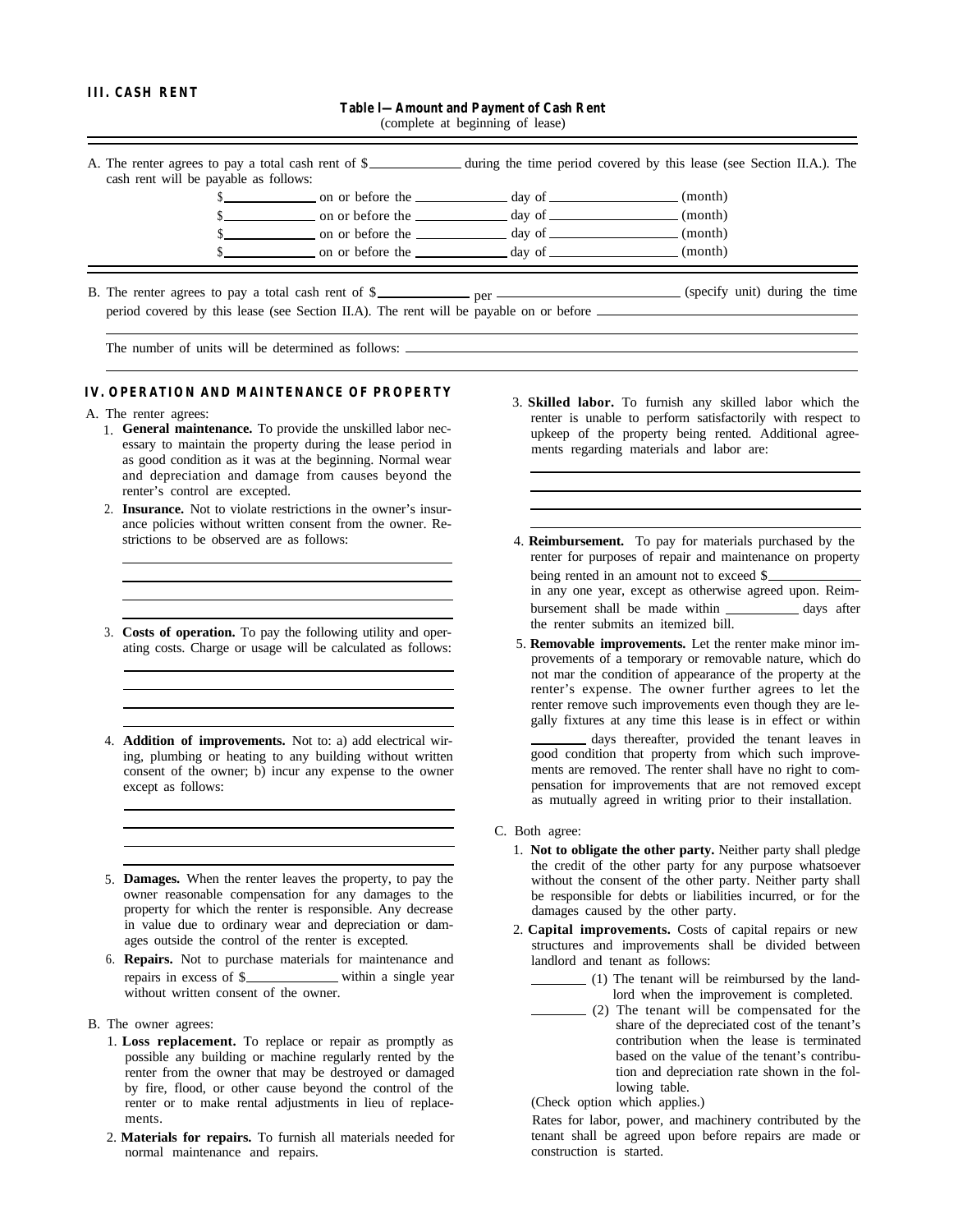#### **V. ARBITRATION OF DIFFERENCES**

Any differences between the parties as to their rights or obligations under this lease that are not settled by mutual agreement after thorough discussion, shall be submitted for arbitration to a committee of three disinterested persons, one selected by each party and the third by the two thus selected. The committee's decision shall be accepted by both parties.

| Date to be<br>Completed | Estimated<br>Total Cost<br>(dollars) | Proportion to be<br>Contributed by Renter<br>Unskilled<br>Material<br>Mach.<br>Labor |   | Total Value of<br>Renter's Contrib. | Rate of<br>Annual<br>Depreciation |   |
|-------------------------|--------------------------------------|--------------------------------------------------------------------------------------|---|-------------------------------------|-----------------------------------|---|
|                         |                                      | %                                                                                    | % | %                                   |                                   | % |
|                         |                                      |                                                                                      |   |                                     |                                   |   |
|                         |                                      |                                                                                      |   |                                     |                                   |   |
|                         |                                      |                                                                                      |   |                                     |                                   |   |
|                         |                                      |                                                                                      |   |                                     |                                   |   |

### **Compensation for Improvements Table**

\*To be recorded when improvement is completed.

Executed in duplicate on the date first above written:

(owner) (renter's spouse) STATE OF SS: On this day of ally appeared , to me known to be the identical persons names in and who executed the

foregoing instrument, and acknowledged that they executed the same as their voluntary act and deed.